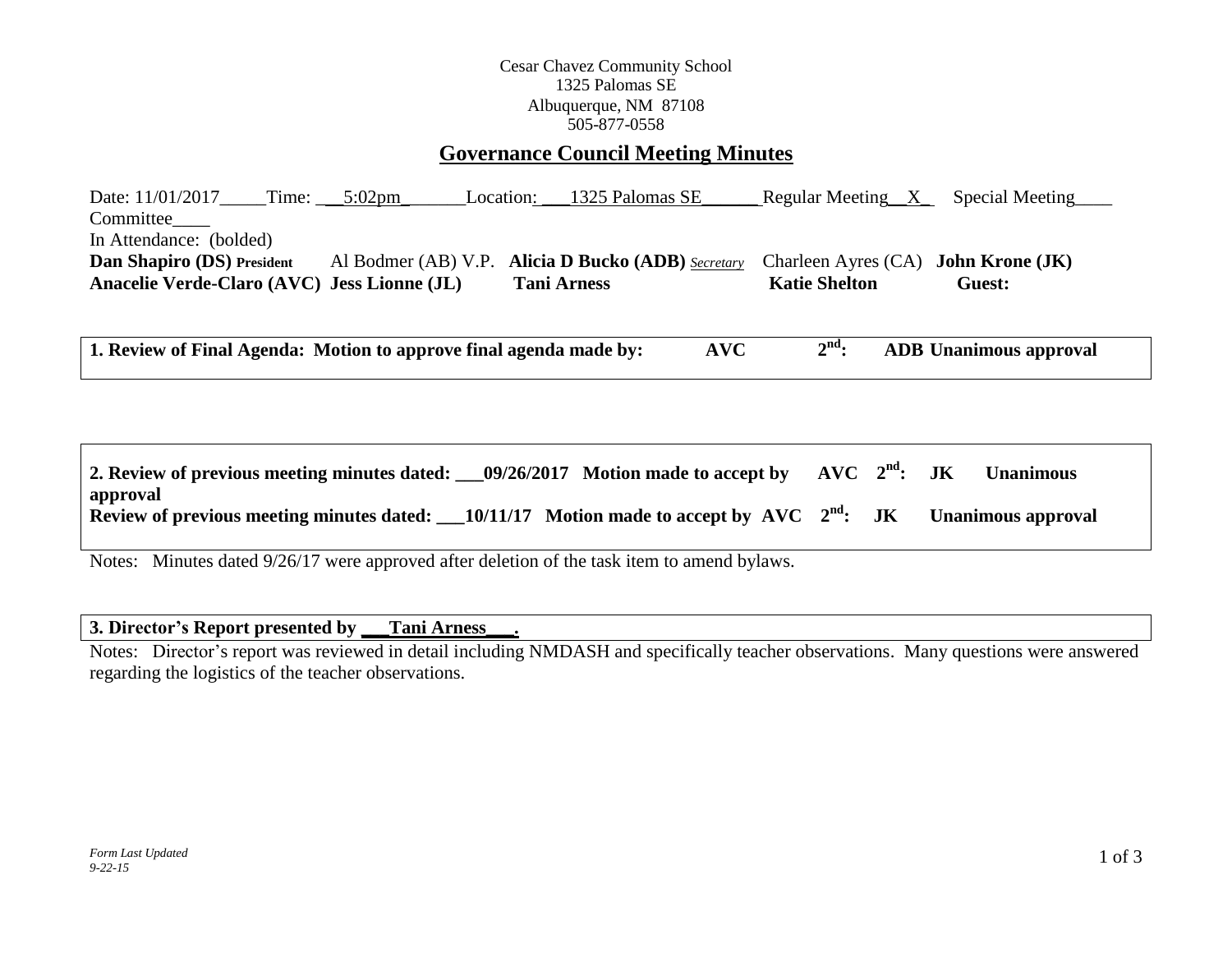#### Cesar Chavez Community School 1325 Palomas SE Albuquerque, NM 87108 505-877-0558

# **Action Items:**

- **1) Financial reports for September 2017 were unanimously approved following a motion made by ADB and seconded by AVC.**
- **2) Accounts Payable Payment Vouchers for September 2017 were unanimously approved following a motion made by AVC and seconded by JK.**
- **3) Payroll and Payment Vouchers for September 2017 were unanimously approved following a motion made by AVC and seconded by JK and unanimously approved.**
- **4) BARS were unanimously approved following a single motion made by AVC and seconded by JK:**

| 512-000-1718-0010-IB 27103 DCIM                        |  | <b>FY18 Award</b>           | \$1028    |
|--------------------------------------------------------|--|-----------------------------|-----------|
| 512-000-1718-0013-I 27101 Go Bond                      |  | <b>FY18 Award</b>           | \$2796    |
| 512-000-1718-0014-IB 31200 Lease Assistance FY18 Award |  |                             | \$149,091 |
| 512-000-1718-0015-I 23001 Activities                   |  | <b>Revenue Received YTD</b> | \$3147    |

**5) A motion was made by ADB and seconded by JL to approve the amendment to the Principal/Executive Director's Teacher Contract to accurately reflect 10 years of teaching experience. The motion was approved unanimously.**

# **Discussion Items:**

- 1) NMDASH draft submission discussed by Tani Arness.
- 2) Building update discussed by Tani Arness.
- 3) Process for closed sessions reviewed by Tani Arness.

| <br>$\cdot$<br>ssigned)<br>l'asks<br>eadline.<br>0010<br>Jate<br>∠nec'<br><br>.<br>__<br>$\sim$ |  |  | $P_{\rm OIII}$ |  |  |
|-------------------------------------------------------------------------------------------------|--|--|----------------|--|--|
|-------------------------------------------------------------------------------------------------|--|--|----------------|--|--|

**Adjournment Time:\_\_\_\_5:55pm\_\_\_\_\_\_Motion made by AVC 2 nd by JK and unanimously approved. Next meeting 12/05/17**